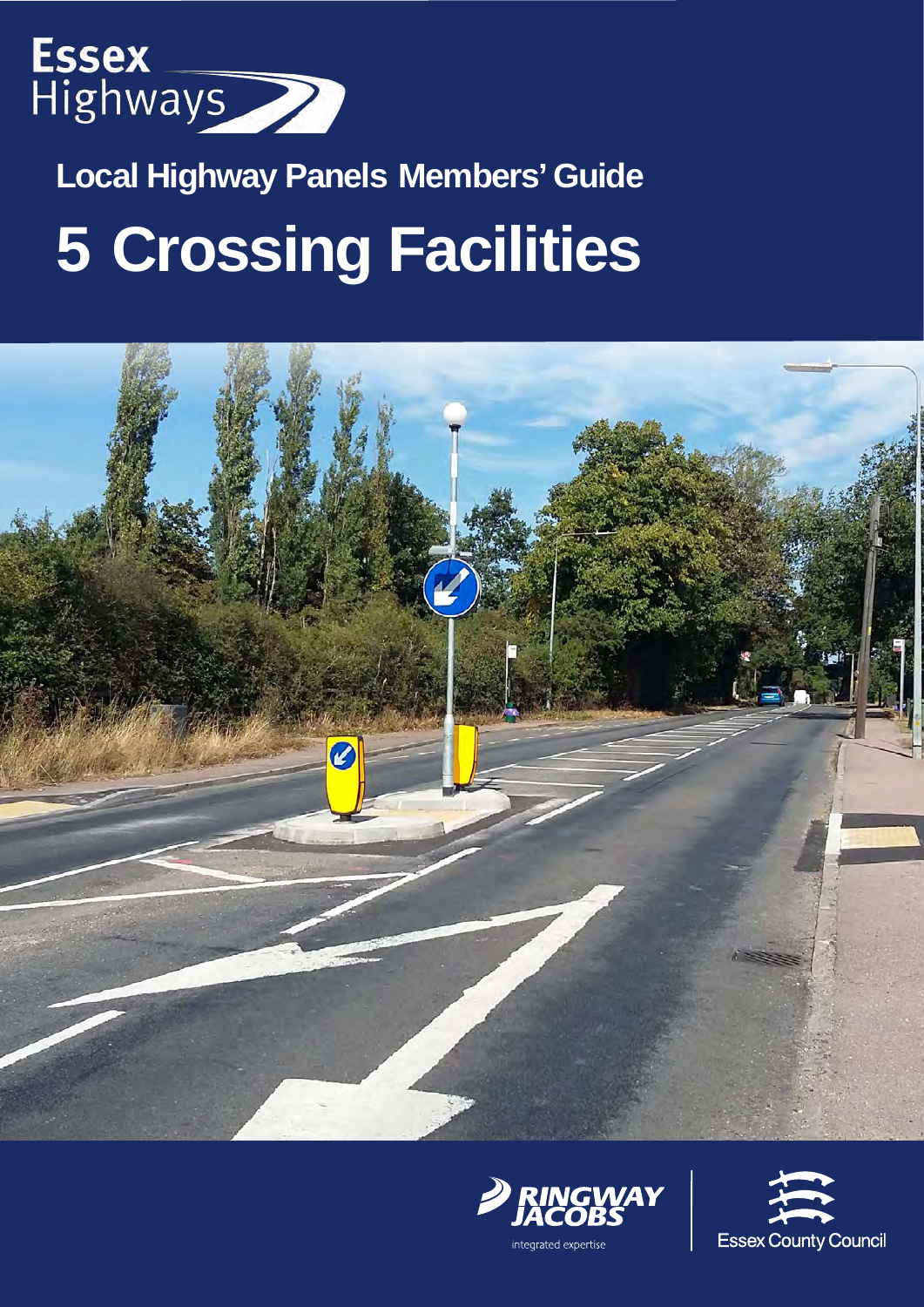## **1. Introduction**

On the network, where there are sufficient crossing opportunities, most individuals are able to cross without the provision of a crossing. However, at sites with higher vehicle flows and high pedestrian numbers a formal crossing may be required to aid safer passage across the road.



The appropriate crossing type is dictated by the circumstances on site and the demands of the individuals using it. This includes people with disabilities using electric buggies or in wheelchairs and also cyclists and horse riders.

## **2. Typical Problems**

**'There is too much traffic. It is not safe to cross'**

**'The traffic comes too fast to cross safely'**

**'It's an accident waiting to happen'**

These are common complaints to local Members which can lead to requests for both formal crossings (zebras and light controlled puffin/pelican/toucan crossings) and informal crossings (dropped kerbs, pedestrian refuges or build outs).

## **3. Things to Consider**

#### **Pedestrian and Vehicle Numbers**

Crossings are only provided where there are sufficient numbers of pedestrians and vehicles to meet the County's guidance. This is measured through a formula called  $PV<sup>2</sup>$  (where P = Pedestrian numbers and V = Vehicle numbers).

A score of 0.2 X 10<sup>8</sup> for zebra crossing and central islands, with 0.7 X 10<sup>8</sup> for a signalised crossing (see Members Guide 6 for further information)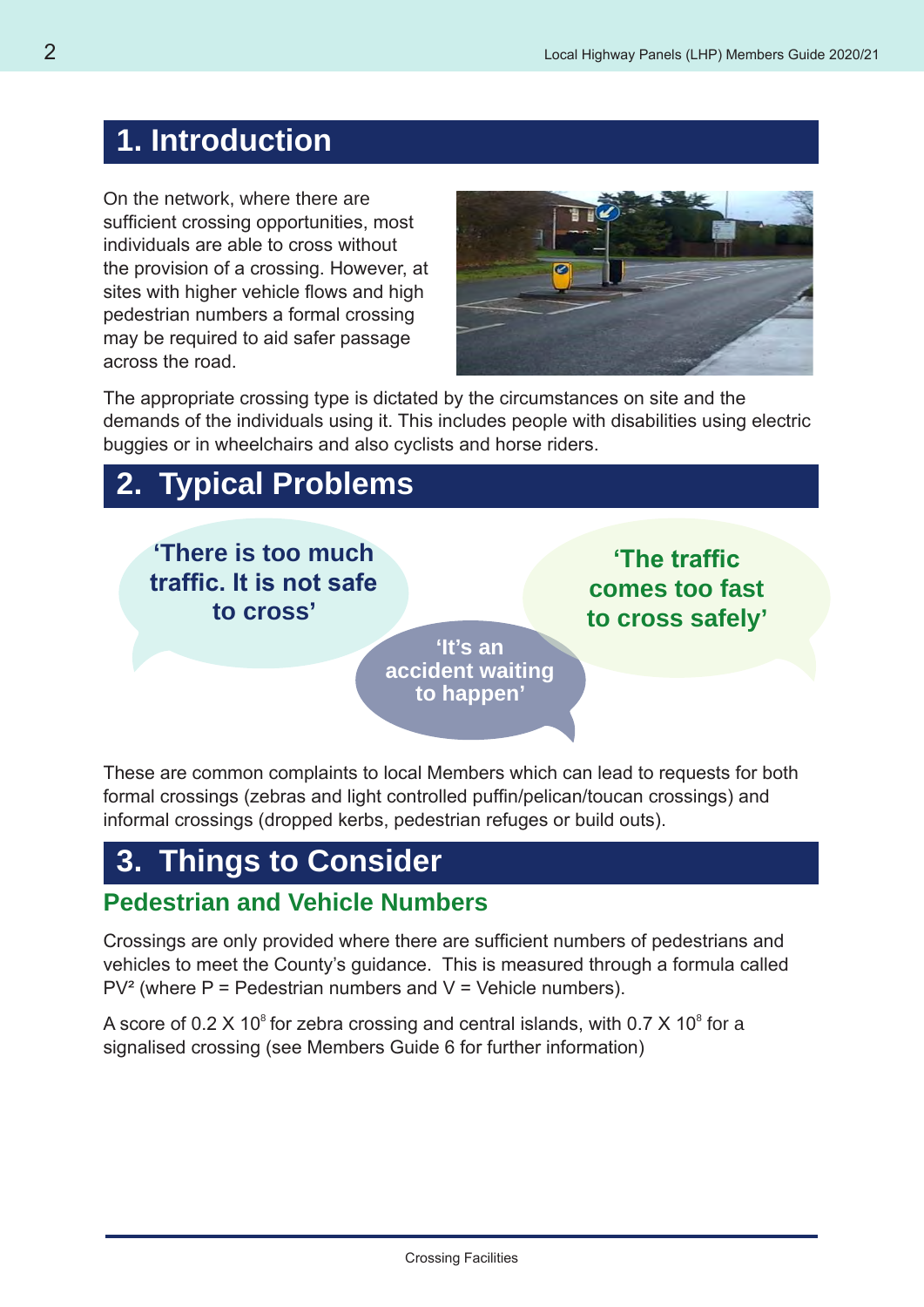#### **Needs of different road users**

Younger children do not perceive speed and distance accurately and need help to cross the road safely. This may result in requests for crossings, especially in the vicinity of schools. Often these new facilities will only be used at the beginning and end of the school day. Requestors should therefore consider whether a school crossing patrol or a '20s Plenty' campaign would be a more effective solution.

Wheelchair or mobility scooter users may also request dropped crossing points along well-used routes. These routes are often those into the town centre or other local amenities.

#### **Collision data**

It is very important to get the collision data for the area in question.

When pedestrians perceive a site as 'dangerous' they may in fact take extra care, resulting in a low number of collisions.

In many cases, where there is not an existing accident problem the introduction of a crossing may increase the risk of collision.

The reasons for this are varied and can include the following:

- $\blacksquare$  More pedestrians are crossing at the one location.
- $\blacksquare$  Pedestrians make assumptions about when it is safe to cross.
- Drivers focusing on the crossing and losing sight of people crossing in other areas of the road.
- Pedestrians at a light controlled crossing taking risks and starting to cross after drivers have commenced moving.
- $\blacksquare$  Pedestrians dashing out on a zebra crossing without allowing the driver time to stop.

With that in mind, we do not generally recommend the introduction of a new crossing unless there is a pre-existing history of collisions, or where a site meets the County's PV<sup>2</sup> guidance.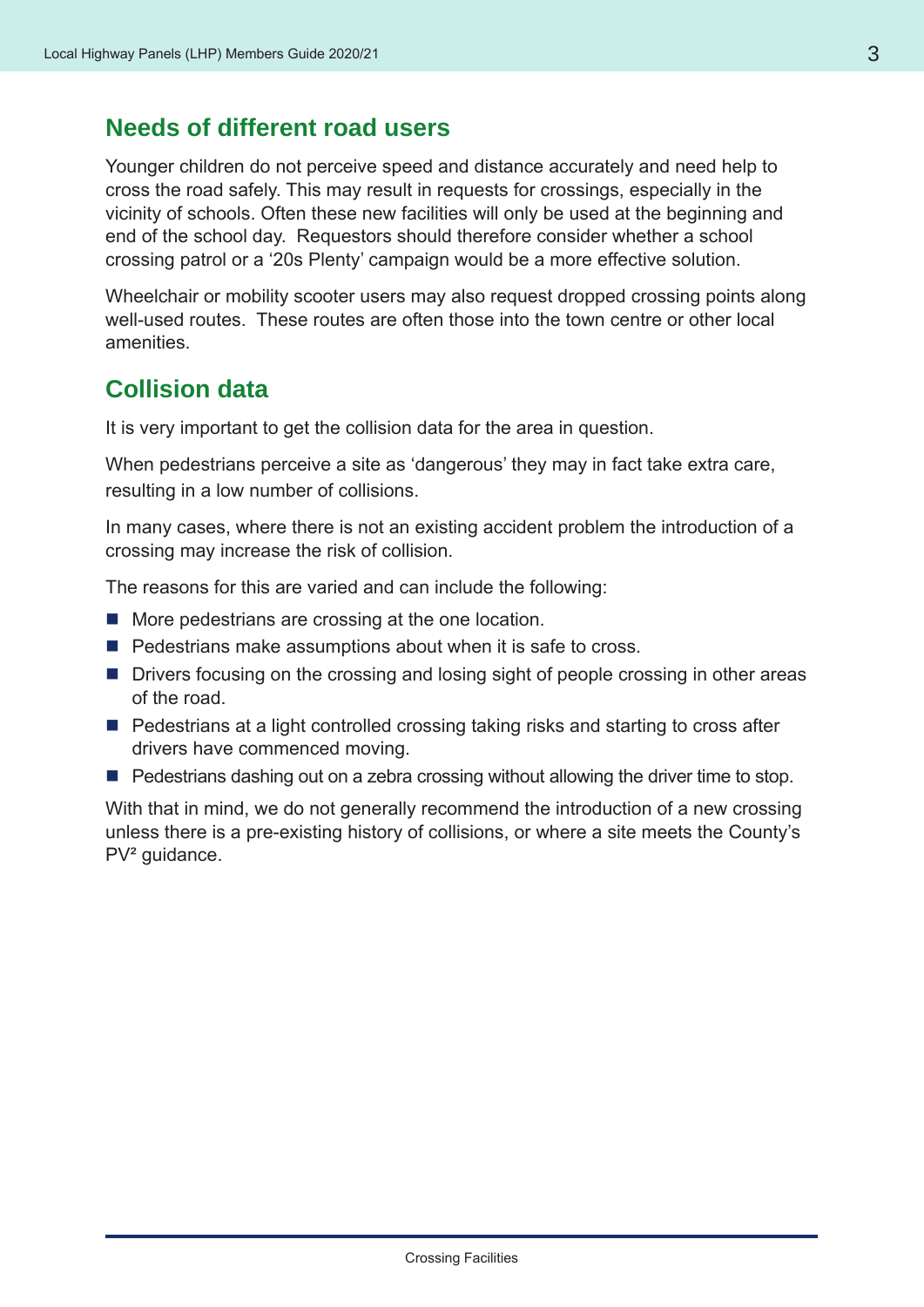## **3. Things to Consider continued**

#### **Desire Line**

The desire line is the point at which most people would choose to cross the road. In general it represents the shortest distance between where



pedestrians are and where they want to be.

Unfortunately, the desire line is not always the safest place for a crossing – it may be on a bend, at a T junction, or



amongst street furniture where visibility is limited. The desire line may also be situated on/between vehicle crossings (leading to residential driveways), which may prevent the installation of a crossing.

Siting a crossing close to a T junction can have inherent risks. Drivers may not be focusing on pedestrians crossing the road and the pedestrians may not recognise that a driver is turning.

Siting a crossing away from the desire line may result in pedestrians choosing not to use it. In some cases this danger can be averted with the installation of guard railing, however, this also carries a risk as those determined to cross on the desire line may become trapped between the railings and the road.

#### **Crossings on very busy roads and dual carriageways**

There may be some instances where it is not possible to install a pedestrian refuge or a zebra/puffin/toucan style formal crossing. This applies particularly where there is a request for a crossing over a fast dual carriageway or a road that carries very high volumes of traffic. Any such issues will be identified when the request is validated.



#### **Crossings and Speed Limits**

The speed of traffic will have an impact on the type of crossing that can be installed. Zebra crossings, for example are not permitted in areas where the speed limit is above 30mph or where 85th%ile speeds are above 35mph. In these circumstances a signal controlled crossing would be the preferred

option if all other criteria can be met. (See Members Guide No 6)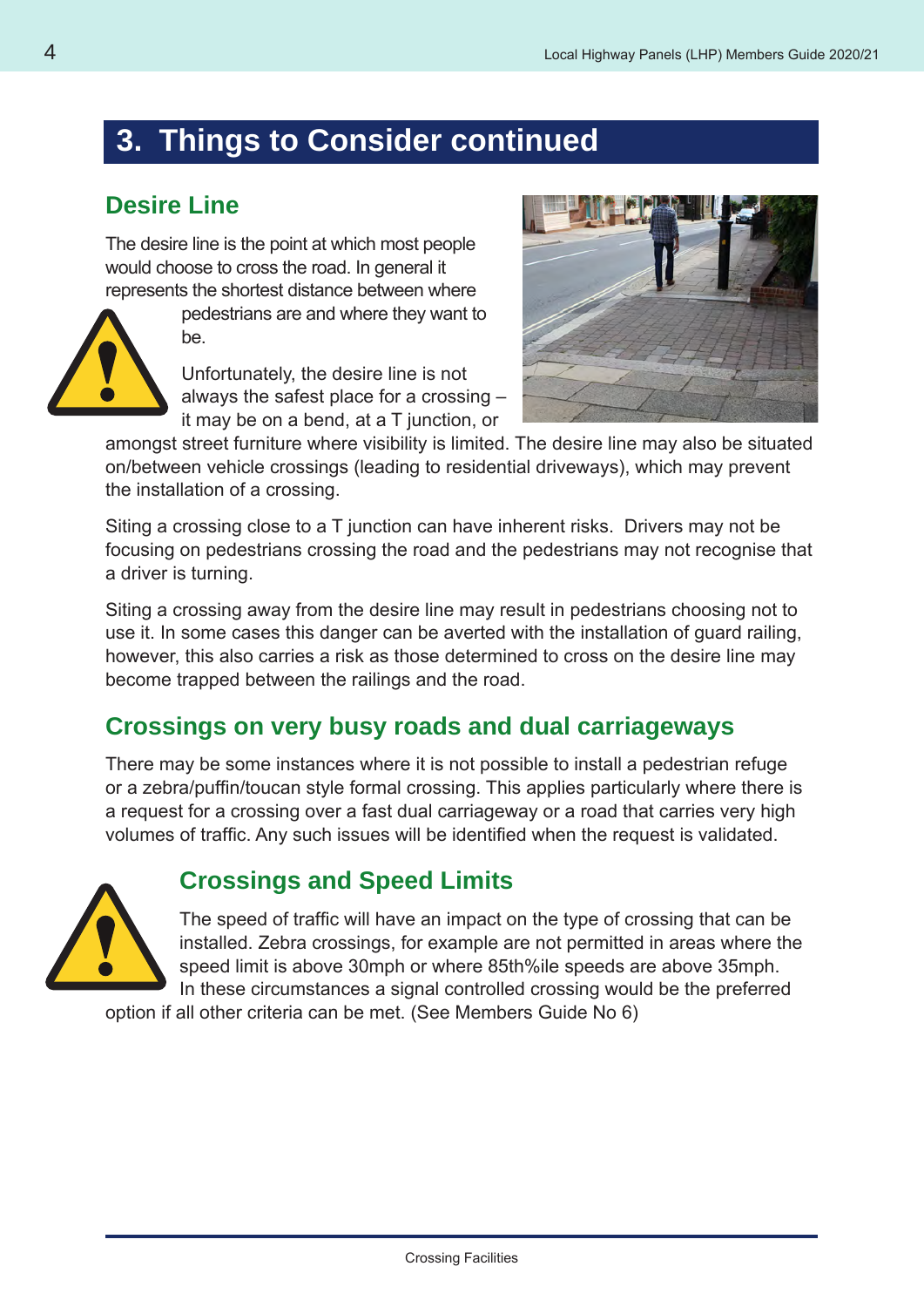#### **School Crossing Patrol Sites**

School crossing patrols may only be introduced at sites which meet the relevant Essex County Council criteria.

LHP funded measures which may be beneficial or obligatory at school crossing patrol site include:

- Warning signs
- Adjustment of School Keep Clear markings
- Wig-wags ( time controlled flashing warning lights)
- Footway Improvements

#### **Zebra Crossings next to Residential Properties**

The continuous flashing Belisha beacons on a zebra crossing can result in objections and complaints from local residents, especially when a new crossing is installed. There are options to mitigate against this but these crossings may still be unpopular with neighboring residents.

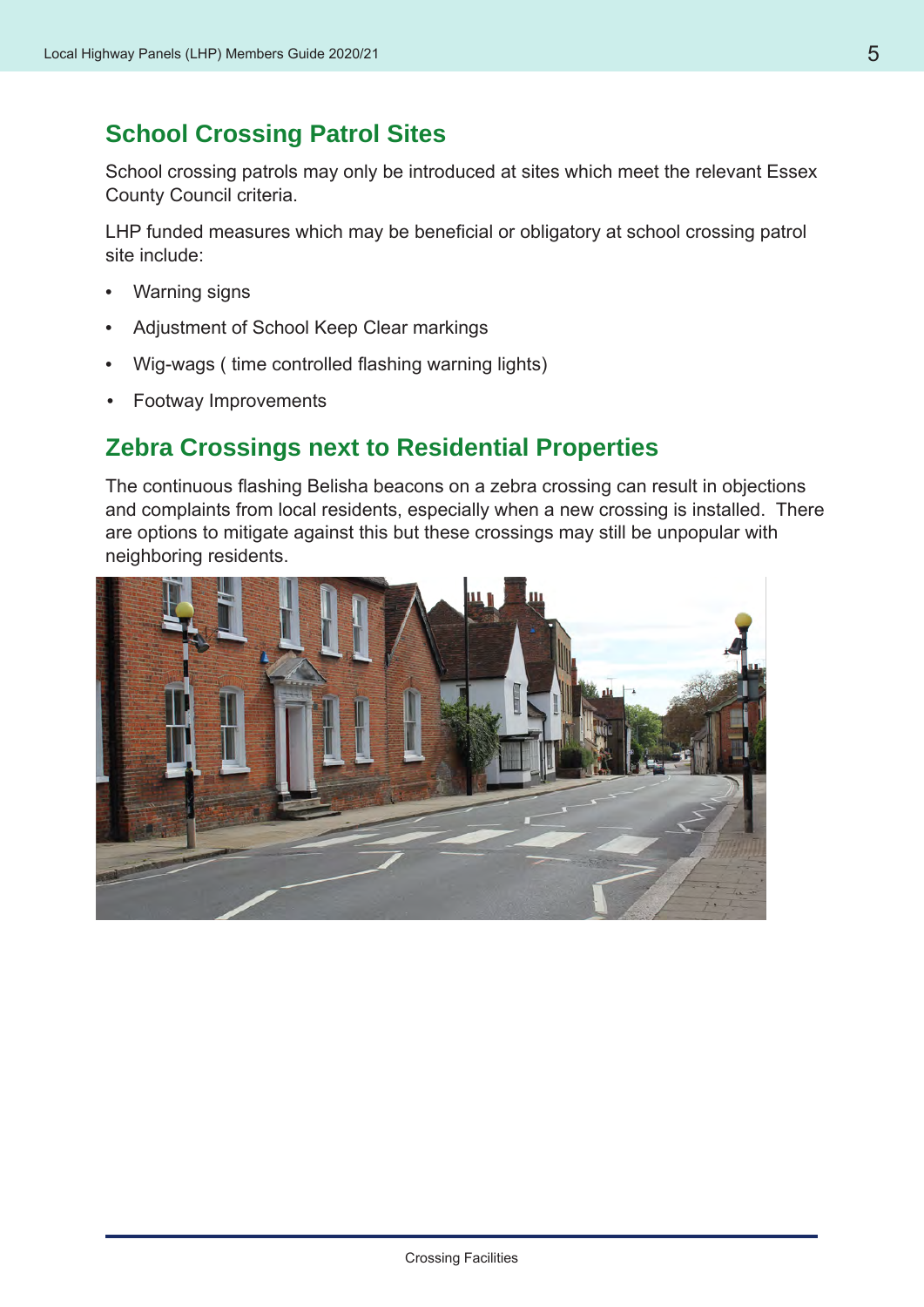## **4. Typical Measures**

#### **Dropped Crossing**

Usually installed where tactile paving can be introduced to help partially sighted people.

#### **Pedestrian Island**

Installed where the road is above 7.2m wide and where a high number of pedestrians are having difficulty in crossing.

#### **Zebra Crossing**

Installed where the PV<sup>2</sup> is over 0.2  $\times$  10<sup>8</sup> or above and speeds are low.

Zebra crossing requests where the 85th%tile speed are above 35mph will need to be considered for a signalised crossing as an alternative.

#### **Parallel Crossing**

Also known as a Tiger crossing, these are usually installed on a recognised cycle route.







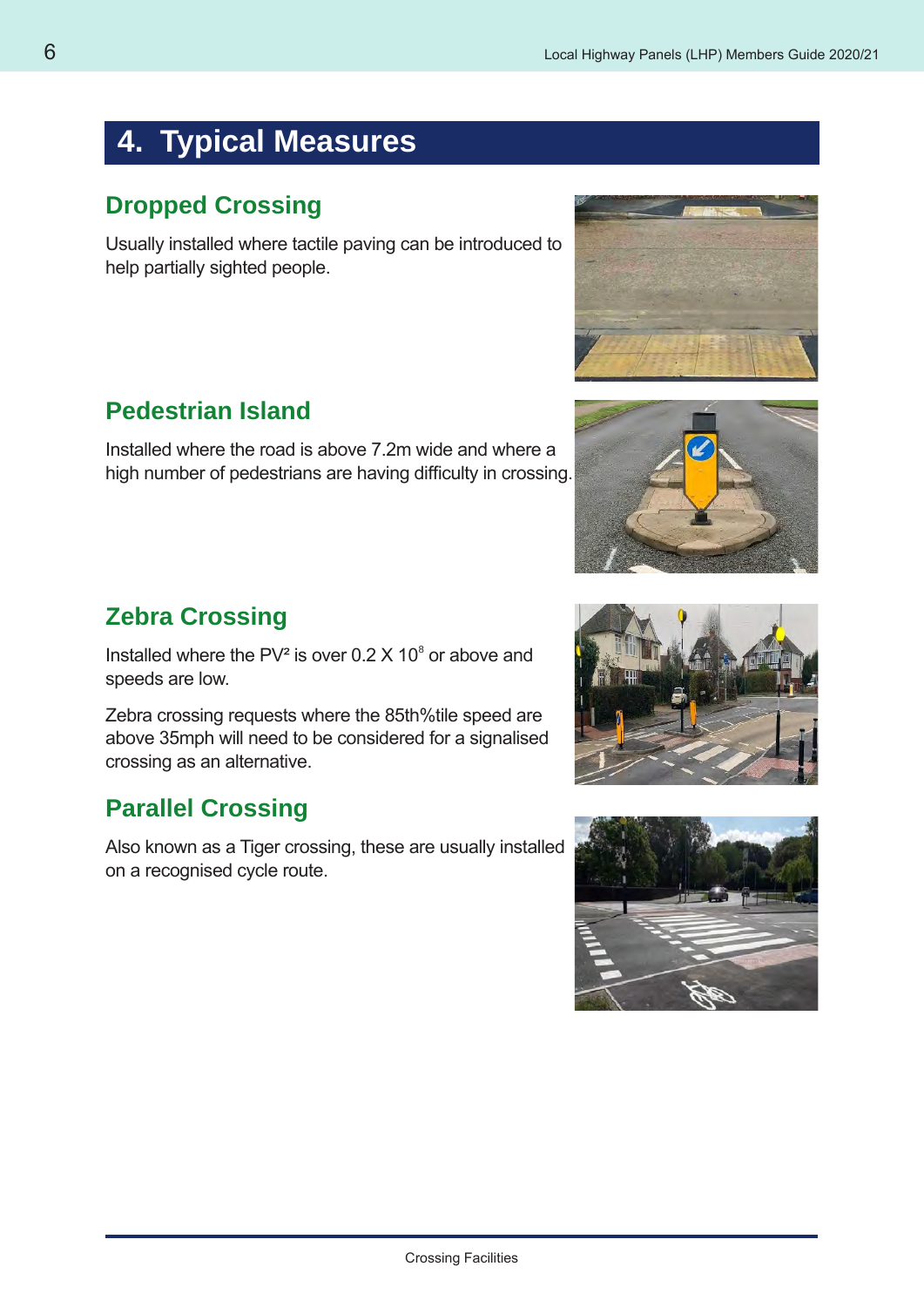## **5. Scheme Investigation**

All LHP requests for crossings must be submitted via the County Member on an application form. The application will generate the survey request and validation by a qualified engineer.

All LHP schemes will require a pedestrian and vehicle count to calculate the, PV<sup>2</sup> to ascertian whether the location meets the criteria for a signal controlled crossing. A PV² score of 0.7  $\times$  10 $^\circ$  is the minimum requirement for a signal controlled crossing

The average space between vehicles regarded as acceptable varies according to the age and ability of the pedestrian and all the conditions surrounding the site. In free flow conditions the spaces between successive arrivals are randomly distributed and therefore a relatively short time will occur when looking for an acceptable space. However, in these circumstances speeds are likely to be higher than normal and the length of space required will also be longer.

The Engineer will consider the following when developing a scheme:

- $\blacksquare$  The collision history for the road.
- $\blacksquare$  The degree of conflict between pedestrians and vehicles, as measured by the PV<sup>2</sup> survey (see above).
- $\blacksquare$  The traffic speeds and the speed limit.
- $\blacksquare$  The location of bus stops, accesses and junctions in vicinity of the proposed crossing.
- $\blacksquare$  Is there a nearby power supply?
- $\blacksquare$  Is the street lighting adequate?
- Does the footway need to be widened?
- $\blacksquare$  Is the existing road surface sufficient?
- Is high friction surfacing required?
- Does the width of the road justify the need for a central island?

The outcome of the investigation is report to the County Member and the panel for consideration of funding.

### **6. Costs and Timescales**

The Essex County Council contract with Ringway Jacobs is a target cost rather than a typically fixed price type contract. This contract was chosen as the best type to deliver savings and efficiencies whilst promoting partnership working between ECC and Ringway Jacobs.

An explanation of the process, including costs and timescales for typical schemes can be found in Appendix 1